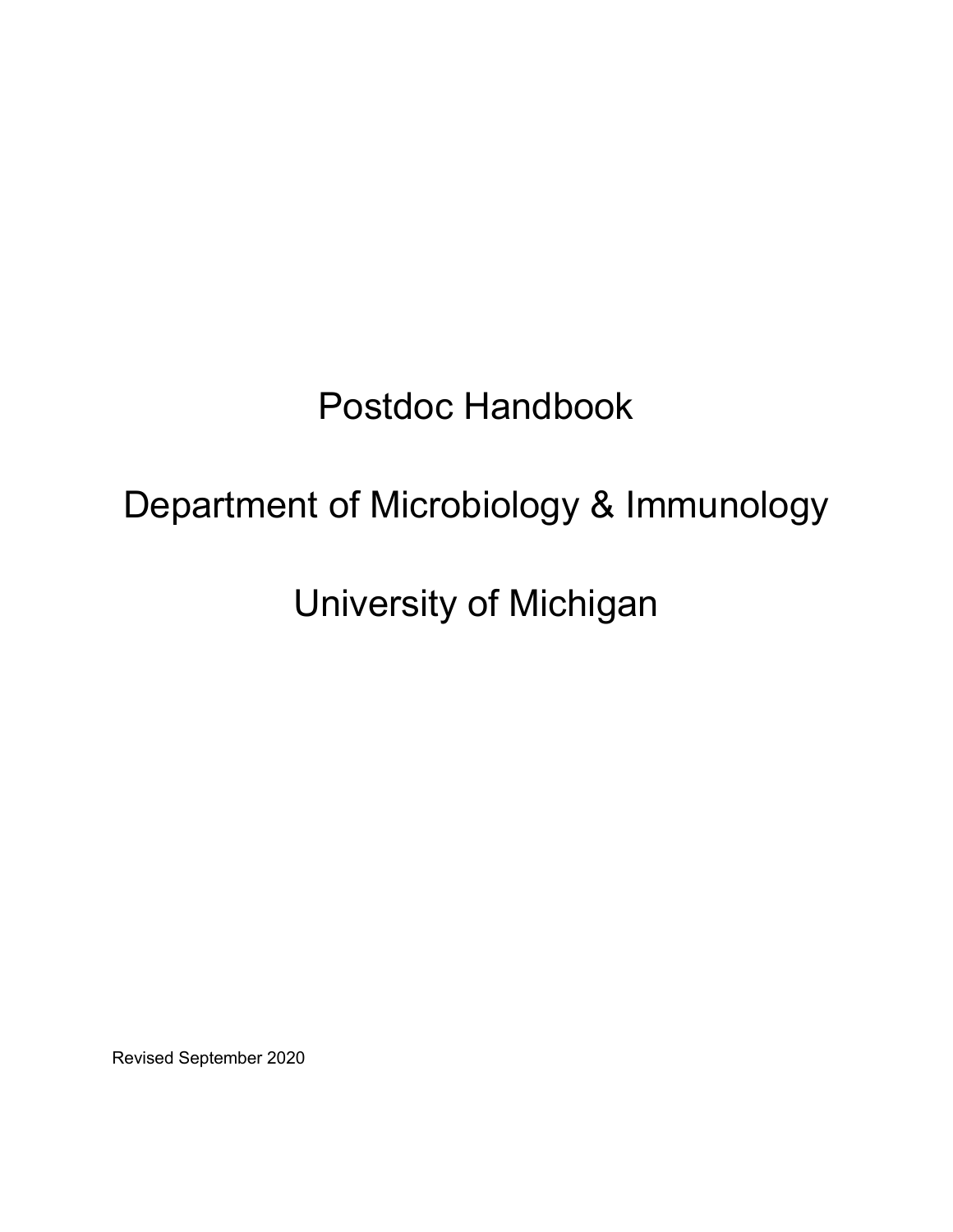# **Arrival Checklist**

Welcome to the University of Michigan! During your first few days on campus, you will need to complete the following tasks in order to complete your hire, register for benefits and obtain access to buildings.

- Make arrangements to meet with your research advisor/Principal Investigator (PI) and other colleagues to learn the specific information needed about your lab and other work areas.
- Fill out paperwork with departmental office staff. Ask your PI to introduce you to the office staff. The first step is to complete employment paperwork with Carol Solomon (this may have been completed prior to you arriving on campus) and one of the designated I-9 Centers. To do this you will need your passport or driver's license and social security card (the I-9 Center must see the actual social security card).
- Obtain paperwork authorizing you to pick up keys from Carol Solomon or Bonnie Krey. Once you have completed the paperwork, you will pick up keys at the key office at 525 Church Street. Map to the key office:



It is located on the sidewalk level of the Church Street Parking Structure.: Mon: 7:30 a.m. - 12:00 p.m. & 12:30 p.m. - 3:45 p.m Tue: 7:30 a.m. - 11:30 a.m. & 1:00 p.m. - 3:45 p.m Wed: 7:30 a.m. - 12:00 p.m. & 12:30 p.m. - 3:45 p.m Thurs: 7:30 a.m. - 12:00 p.m. & 12:30 p.m. - 3:45 p.m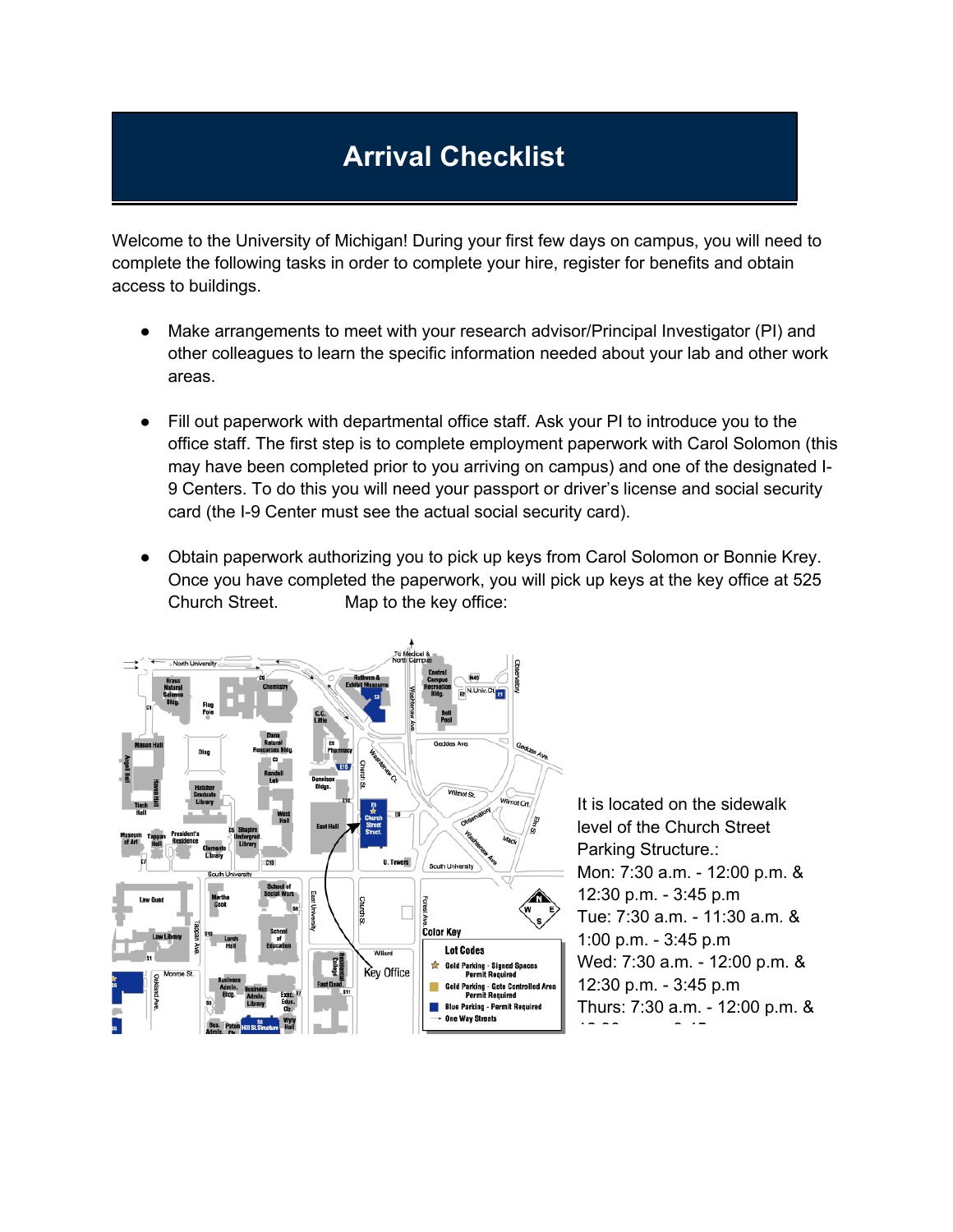- Once your employee appointment has gone through the university system, you will be assigned a uniqname and identification number. You can find your assigned uniqname by searching for your name at https://mcommunity.umich.edu/#
- Once your UM uniqname and identification number have been assigned you need to set your Level 1 (Kerberos) and Level 2 passwords in order to access university systems including your email. You will need to be sponsored by Carol Solomon in the office in order to obtain your level 2 password. You will need to contact Carol asking for sponsorship. Once she has obtained your sponsorship she will be able to email you the information to setup your Level 2 password. You can then you use your Level 2 credentials to set up a Level 1 password.
	- Note: Your level 2 password can be used to access your Microsoft Outlook (@ med.umich.edu), and your level 1 password is for the Gmail account (@umich.edu). **All emails sent to @umich.edu will go to both accounts, but only @med.umich.edu will go to the Outlook account.** Plan accordingly when you initially join departmental listservs.
- Obtain paperwork for your MCard ID from Carol Solomon or Bonnie Krey. Once you have completed the paperwork for your MCard ID, you should go to the UM ID office at the Med Inn to obtain your physical MCard.
	- Directions to Med Inn from department office: Take the double elevators in Med Sci I Bldg to  $3<sup>rd</sup>$  floor. Upon exiting the elevator go left and following the hallway through to window tunnels, past the coffee shop into the University Hospital. Once in the hospital, there will be a hallway on your right. It is posted with Med Inn. Take this hallway to the elevators just past the dental office and go to the first floor. Follow signs to the Key and ID Office.
- Register to attend the University of Michigan Postdoc Orientation at https://secure.rackham.umich.edu/postdoc-orientation/ Here you will learn more about the University of Michigan Postdoc Association and the resources they offer.
- Enroll in one of the university benefits plans available to you.
	- This must be completed within 30 days of your start date.
	- Registration is done online through Wolverine Access.
	- All questions should be referred to the benefits office at 734-615-2000.
	- You can find more information on benefit plans and holiday, vacation, and sick days at https://hr.umich.edu/working-u-m/my-employment/faculty-humanresources-services/benefits-postdoctoral-research-fellows and in the UM Postdoc Handbook at http://www.rackham.umich.edu/downloads/PostdocHandbook.pdf
- Setup tax withholding from your paycheck.
	- All tax information can be found on Wolverine Access, Employee Business and can be changed at any time.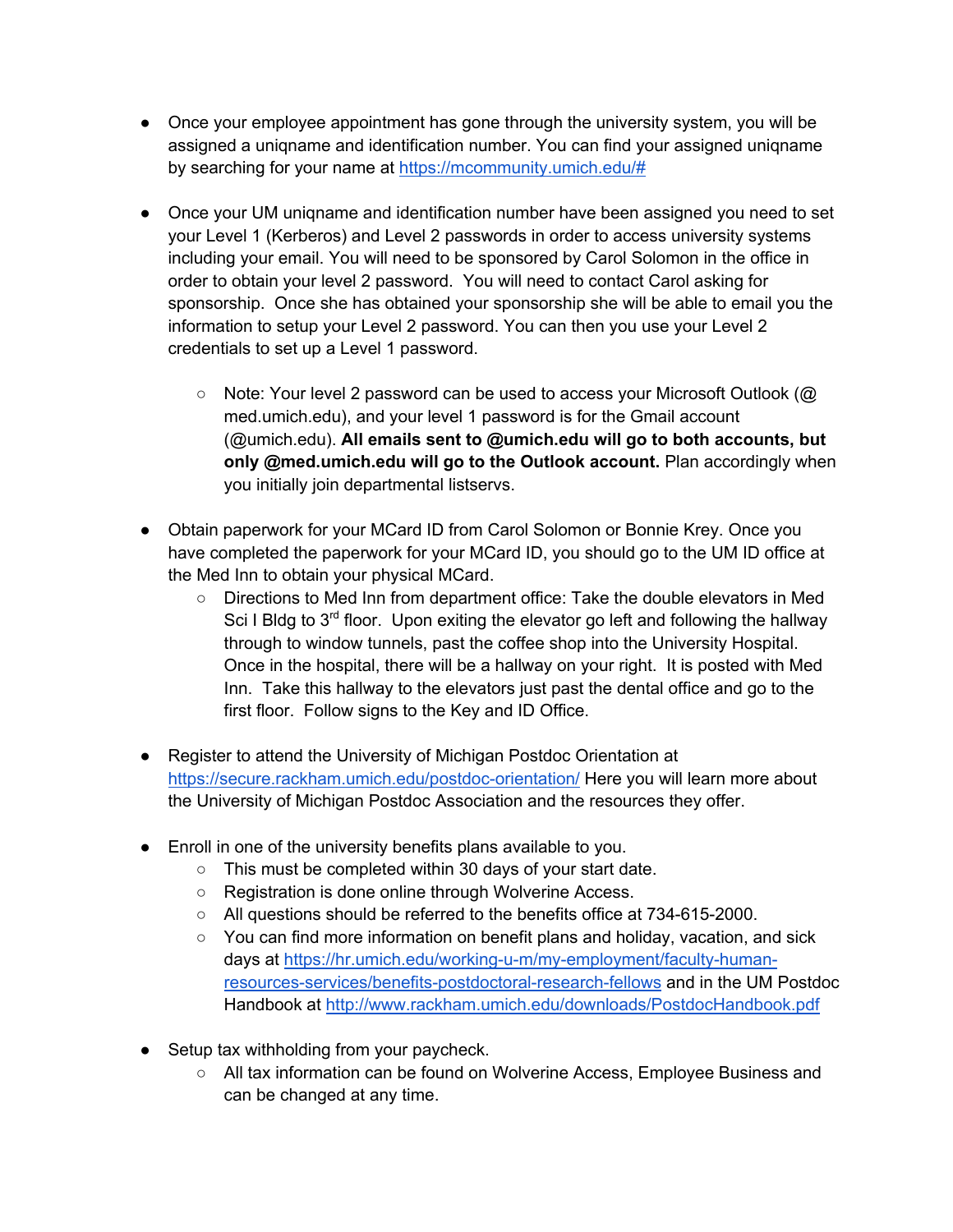- The International Center assists international students/staff with filing taxes, and also conducts Federal and State tax information sessions. The GLACIER Tax Prep software is a tax return preparation software program that is available free of charge if you have a U-M uniqname and password.
- Review University policies and resources:
	- The university's Standard Practice Guide contains the university policies. To make certain you understand the policies regarding Postdoctoral Research Fellows, read carefully through http://spg.umich.edu/policy/201.19
	- Rackham Postdoc Page including a Handbook for Postdocs
	- Michigan Medicine Postdoc Page
- Review the website for Parking and Transportation Services, http://pts.umich.edu/ for complete information about bus schedules and routes, parking permits, maps, disability services and more.
- If you are an international postdoc, go to the International Center and see the section for international postdoc towards the end of this packet.

| Paychecks                                                | Kathleen Olbrich, Susan Agnew                                                                                                                 |
|----------------------------------------------------------|-----------------------------------------------------------------------------------------------------------------------------------------------|
| Problems with email, internet access                     | http://its.umich.edu/help/<br>Location: Ground floor of Taubman Health<br>Sciences Library, across from coffee shop<br>Email: 4HELP@umich.edu |
| Keys, building access                                    | <b>Bonnie Krey</b>                                                                                                                            |
| Reimbursements (travel, entertainment)                   | Bonnie Krey, Sheryl Smith                                                                                                                     |
| Scheduling meeting rooms                                 | Bonnie Krey, Sheryl Smith                                                                                                                     |
| Issues with personal computer for research<br>activities | msishelp@umich.edu<br>http://hits.medicine.umich.edu                                                                                          |

### **WHO DO I ASK ABOUT…?**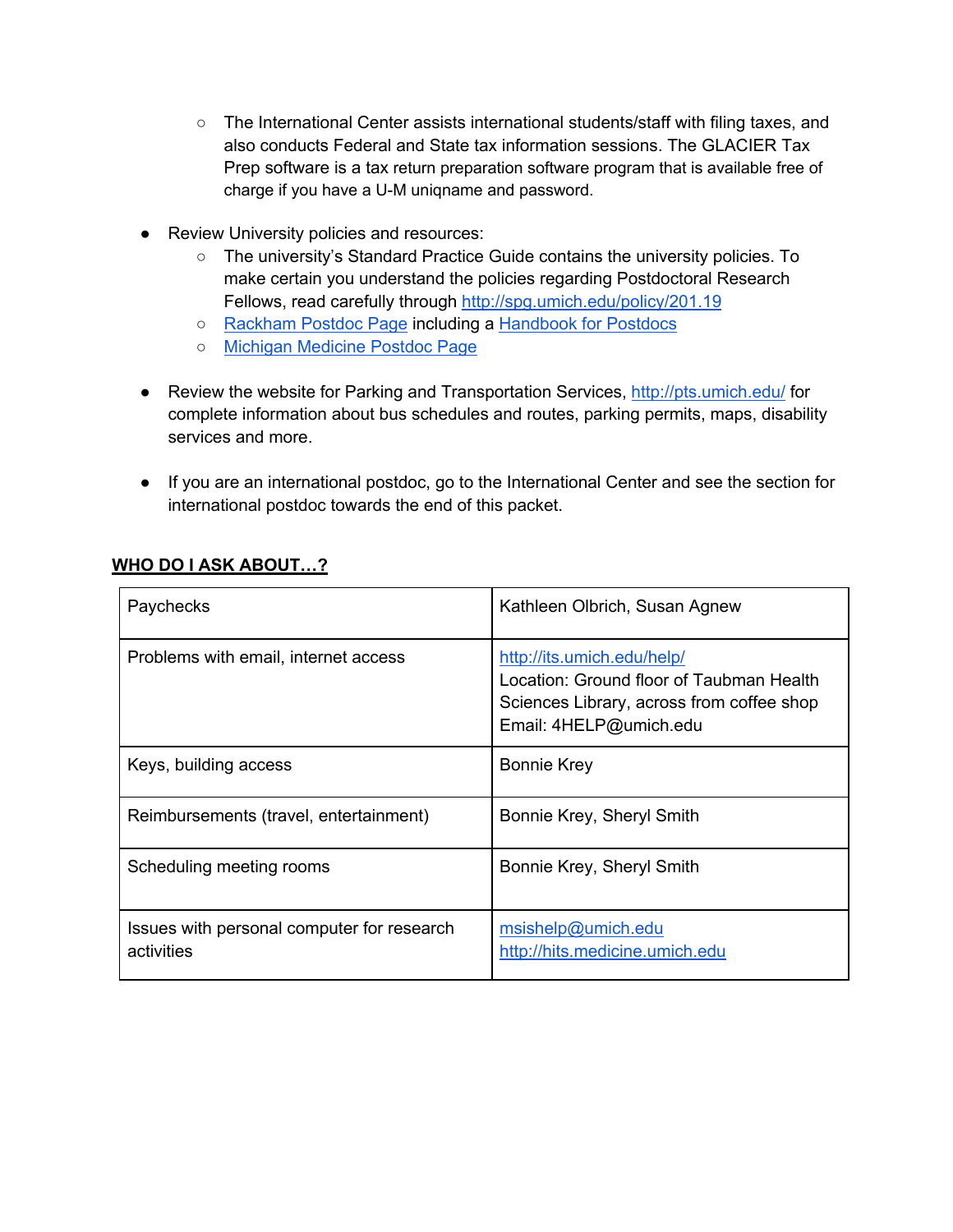# **Departmental Information**

As you get established on campus and in your lab, you may be interested in the follow department events and resources:

- Once your email is setup, you may be interested in joining the following listservs:
	- microbiology@umich.edu (email uniqname to sherylhs@umich.edu)
	- Departmental Postdoc Listserv micropds@umich.edu (email uniqname to blcl@umich.edu)
	- University of Michigan Postdoc Association (UMPDA)- You should be added to the listserv after attending orientation
	- Bacterial Pathogenesis Journal Club- email Allyson Shea (shallyso@umich.edu) or Arwen Frick-Cheng (arwenf@umich.edu) to sign up
	- Virology Journal Club- email Christiane Wobus (cwobus@umich.edu) to sign up
	- Host Microbiome Initiative- Microbiome Group- email Michael Dority (midority@umich.edu) to sign up. Emails include microbiome related seminars as well as funding opportunities.
- Department Website- Postdocs are featured on the departmental website at https://medicine.umich.edu/dept/microbiology-immunology/faculty/postdoctoral-fellows To be included please email a headshot and short blurb about yourself to Carol (carollyn@med.umich.edu). We also encourage your PI to send this information with a picture out to the entire department. Please include whatever personal information you are comfortable sharing as we want to get to know you!
- Microbiology & Immunology Postdoc Association
	- See next section
	- To join the M&I Postdoc listserv email your uniqname to Bonnie at blcl@umich.edu
- Microbiology & Immunology Diversity, Equity & Inclusion (DEI) Committee
	- Open to all members of the department.
	- Committee members regularly meet to plan activities and develop policies to foster DEI in the department.
	- For more information on events and DEI resources: https://medicine.umich.edu/dept/microbiology-immunology/about-us/diversityequity-inclusion
	- If you would like to join the committee, please email Akira Ono (akiraono@umich.edu) to have your email added to the mailing list.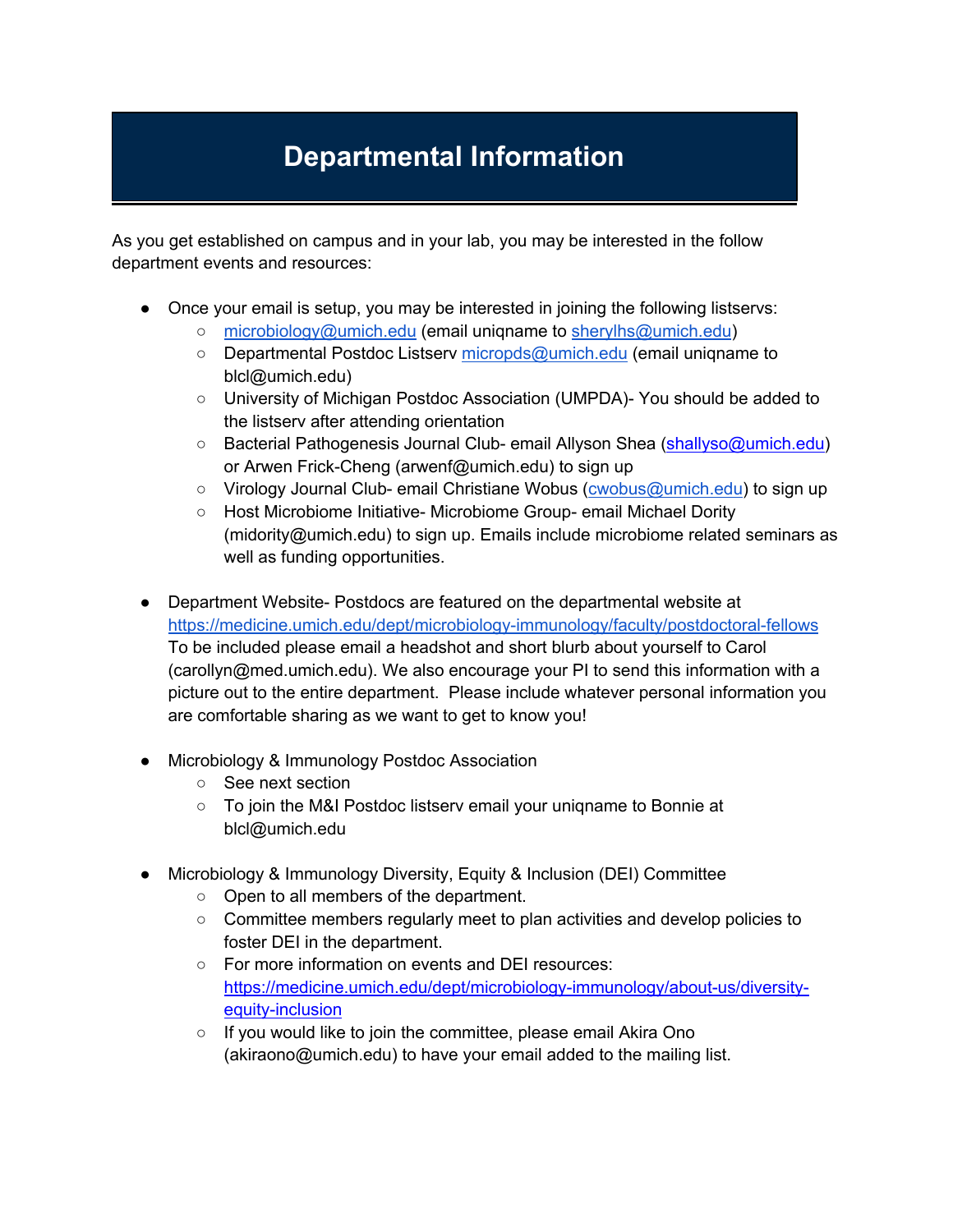- You may wish to have business mail sent to the department rather than your personal address:
	- University of Michigan Medical School, 1150 West Medical Center Drive, 5641 Medical Science II, Ann Arbor MI 48109-5620
	- $\circ$  Your mail will be placed in your PI's mailbox, located in the mailroom of the main office.
- Micro812- Trainee seminars are presented Fridays from 12-1 pm in Med Sci II, room 5623. Second, third, and fourth year graduate students present seminars on their own research and additional slots may be filled by postdocs. Assignments are made during the summer for the following academic year, you should receive an email to sign up in late June. At least two days prior to seminar the presenters should send out an email to the department with their name, mentor's name, title of abstract, and abstract. Contact Heidi Thompson for scheduling.
- Departmental Seminars- Microbiology & Immunology seminars normally start at 12:00 noon on Thursdays. For your own professional development and as a courtesy to the speakers and hosts please make it a habit to attend the seminars. The schedule is listed on the departmental website https://medicine.umich.edu/dept/microbiologyimmunology/seminars. Reminders as well as opportunities to meet with some speakers will be emailed out to the department. The postdoc association hosts two speakers each academic year that are chosen by the M&I PDA. All interactions with invited speakers are hosted and include postdoctoral trainees, typically spearheaded by the president.
- Teaching opportunities:
	- Bacterial Pathogenesis Journal Club. Contact Joyce Wang Arwen Frick-Cheng arwenf@umich.edu , or Allyson Shea shallyso@med.umich.edu for additional info.
	- Host-Defense Journal Club. Contact Beth Moore bmoore@umich.edu
	- Methods in Microbiology & Immunology Course. Contact Nicole Koropatkin nkoropat@umich.edu.
	- U-M Software Carpentry: offers two-day Software Carpentry and Data Carpentry workshops. https://umswc.github.io/. Join the listserv: swcarpentryrequests@umich.edu.
- Department Retreat- The department retreat is held once every two years at an offcampus location. The next retreat will likely be held in October 2020.
- If your funding mechanism requires you to take an ethics training, you may want to enroll in the Research Responsibilities and Ethics (PIBS 503) course. You can do this by contacting Michelle DiMondo, the course administrator, at mdimondo@med.umich.edu to enroll for the Fall Semester.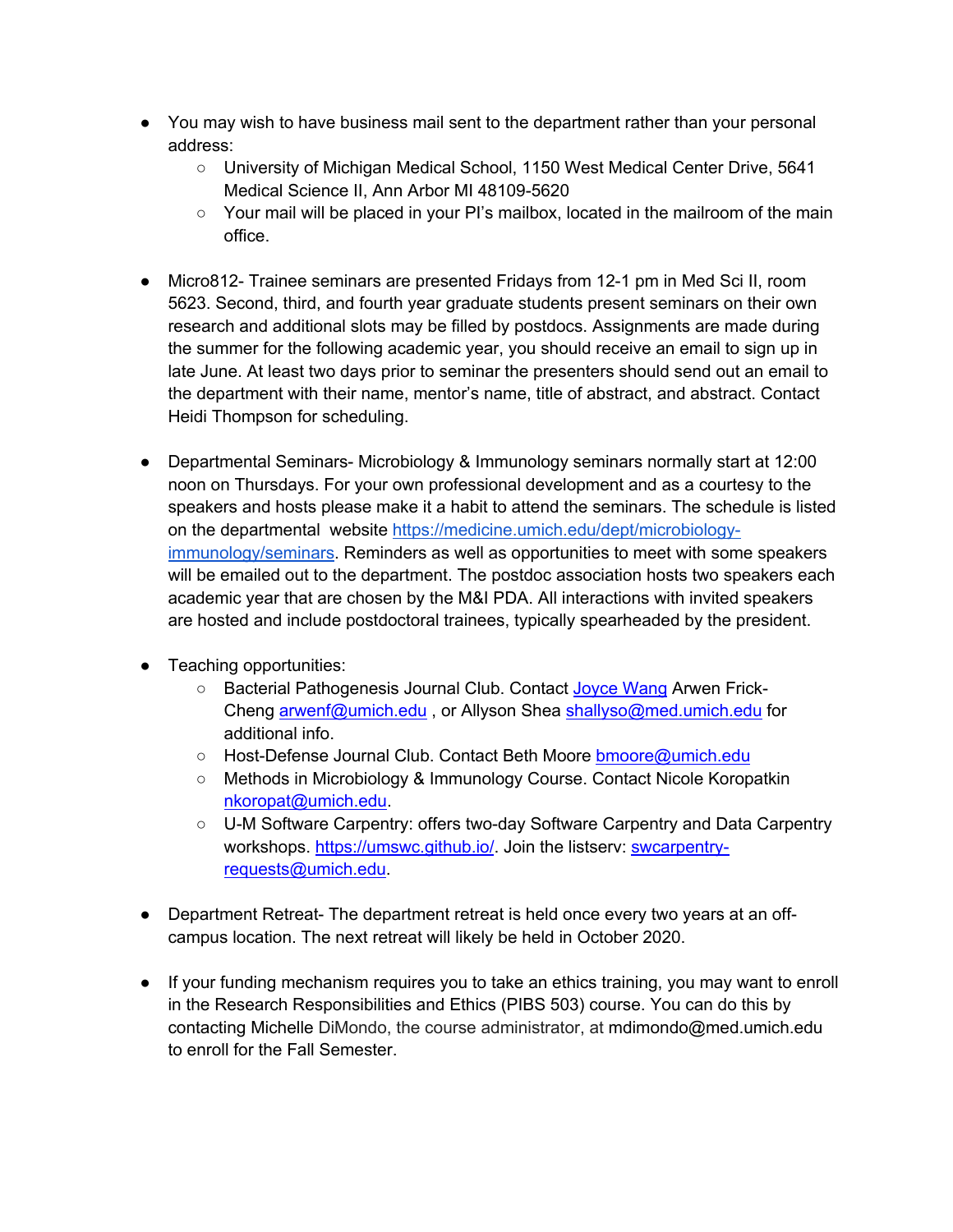● Twice weekly tea time at 3pm every Tue and Thu during winter months. Reminders will be sent out to the department by the host lab.

# **M&I Postdoctoral Association**

The Postdoc Association for our department currently serves over 40 fellows in the Microbiology & Immunology department. Our faculty affiliate is Dr. Michele Swanson, who serves as the Director of Postdoctoral Studies for the University of Michigan. As a group, we are here to support one another and make the transition to the University of Michigan as smooth as possible. We are a diverse group of researchers whom promote a collaborative, cohesive, inclusive, and friendly culture for our department and we **welcome** you!

As a cohort, we meet monthly to discuss issues, events, and opportunities that pertain to the postdoctoral community. Each year in the summer, we elect a president or co-presidents to serve the postdocs of M&I. The roles of the presidents are described below, certain tasks may be delegated by the president(s), but ultimately the president is responsible for the outcome.

#### M&I Presidential duties

- Updating the Handbook- each year the handbook must be looked over and contact information should be updated.
- Scheduling of monthly meetings- once a month a meeting must be held (in-person or virtual) this includes scheduling, reserving a room, ordering food, creating an agenda, and taking attendance. (admin contact: Bonnie Krey)
- Attending monthly faculty meetings- represent the postdoctoral community by raising concerns and issues. (faculty contact: Beth Moore)
- DEI Postdoc Representative- attend the monthly meetings. (faculty contact: Akira Ono)
- Postdoc-Invited Guest Speakers- each academic year the M&I postdocs are allowed to host two external invited guest speakers. The president must collect nominations, hold a vote, send invitations to speakers, create the itinerary, and oversee the execution of hosting the speaker. (admin contact: Bonnie Krey)
- 812 Seminar Series- serve as the contact for scheduling postdoc speaking sessions in the weekly 812 seminar series. (admin contact: Heidi Thompson)
- Electing M&I President(s)- nominations should be collected each summer and a vote should elect the president for the academic year (September-August).

# **Travel & Conferences**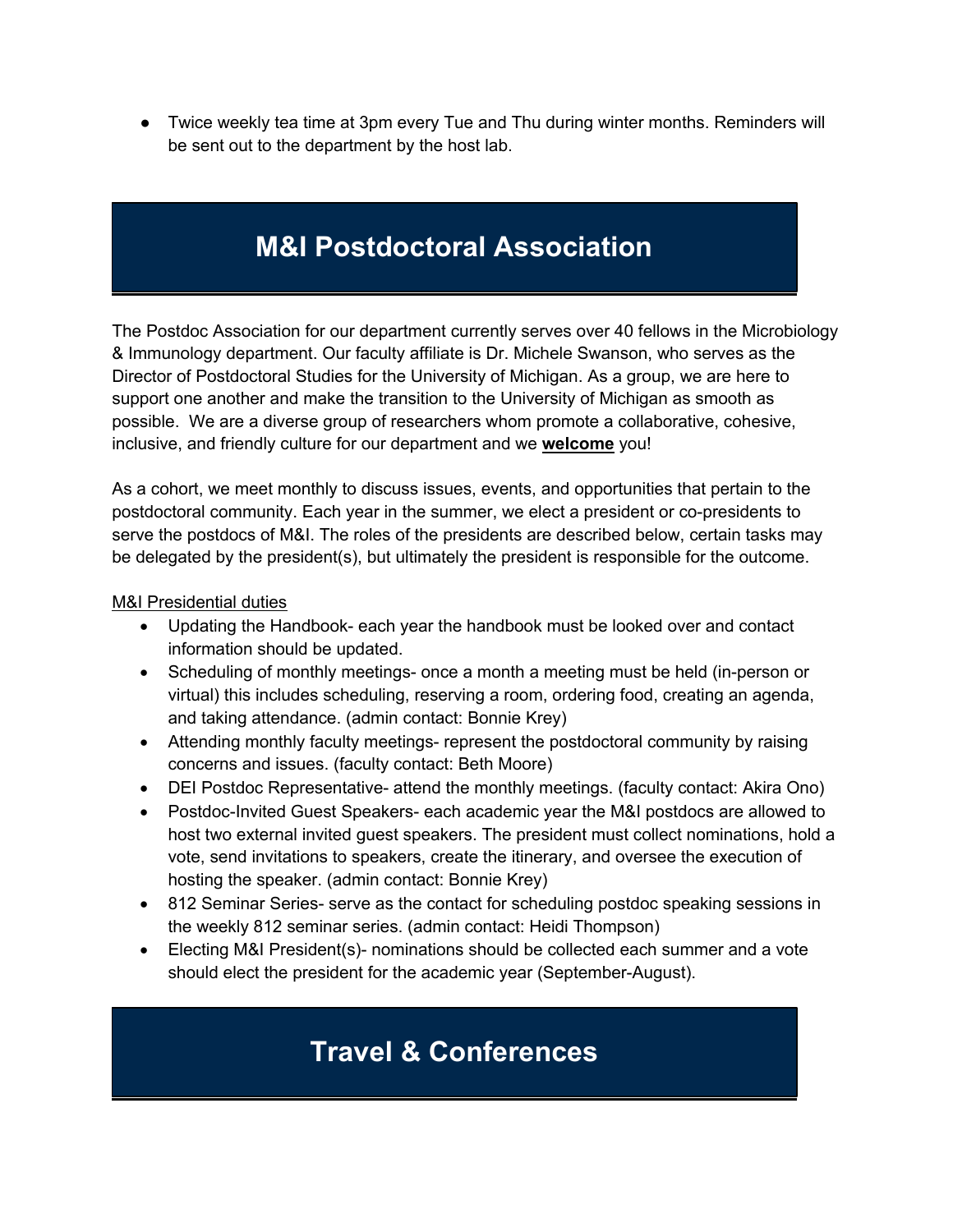### **Travel Expense Reimbursement**

Please check with your PI on proper reimbursement procedure for your group prior to making reimbursable purchases but most postdocs will submit travel/expense reports via Concur which can be accessed through Wolverine Access (wolverineaccess.umich.edu). Unless it is a personal expense, a short code must be provided with each receipt. No expenses will be reimbursed if submitted over 45 days after the return date.

### Getting Started with Concur

Access Concur via Wolverine Access (https://wolverineaccess.umich.edu) – choose Finance, then choose Travel and Expense. Log on with your Level 1 password. Once you're in the system, the first step is to create a profile. At the top right of the home page, click on 'Profile'. From the list on the left, select 'Personal Information.' Your name should exactly match the photo ID that you plan to use at airport security. Fill in the required information and hit 'save'. Next; from the list to the left under 'Expense Settings', choose 'Expense Delegates'. Click 'Add Delegate', and then add Bonnie Krey (easiest to search via her uniqname– blcl). Hit save. Next, choose 'Expense Approvers', and add Ann Smith (annsmith). Hit save. Lastly, under 'Other Settings', choose 'E-receipt Activation' and follow the instructions. You are now ready to submit expense reports. Following submission, reimbursement generally takes 7 days. Contact Bonnie Krey for assistance (763-3531 or blcl@umich.edu).

Travel and hosting expenses that are reimbursable include the following:

1. Airfare (or train fare). Coach fare only. Must use US airline if traveling overseas and expensing to a federal account. Original receipt/statement required indicating method of payment.

2. Lodging. Itemized hotel receipts required. Single occupancy or conference rate only.

3. Per diems (travel meals). The per diem rate is based on current IRS rates. Please visit this website for details. http://www.gsa.gov/portal/category/21287. (On the first and last days of travel, the per diem is 75% of the daily rate.) Although we reimburse per diems for travel meals, the department still requires receipts. It is departmental policy to reimburse travelers solely for the amount they actually spent if that amount is less than the full per diem rate. Also, the university requires that we submit the conference program from any meeting you attend. This is so that the auditors can verify that we are not asking for reimbursement for meals that were provided for you by the meeting.

4. Car Rental. Original itemized receipt/rental agreement required. In most cases, you will need to provide a memo explaining why it was more cost efficient to rent a car as opposed to taking public transportation or taxis.

5. Taxi/Shuttle. Original receipts required.

6. Hosting. Must be directly related to University business. Itemized receipts required. (No credit card authorization slips, please – must be itemized.) Maximum allowable rates are \$25 for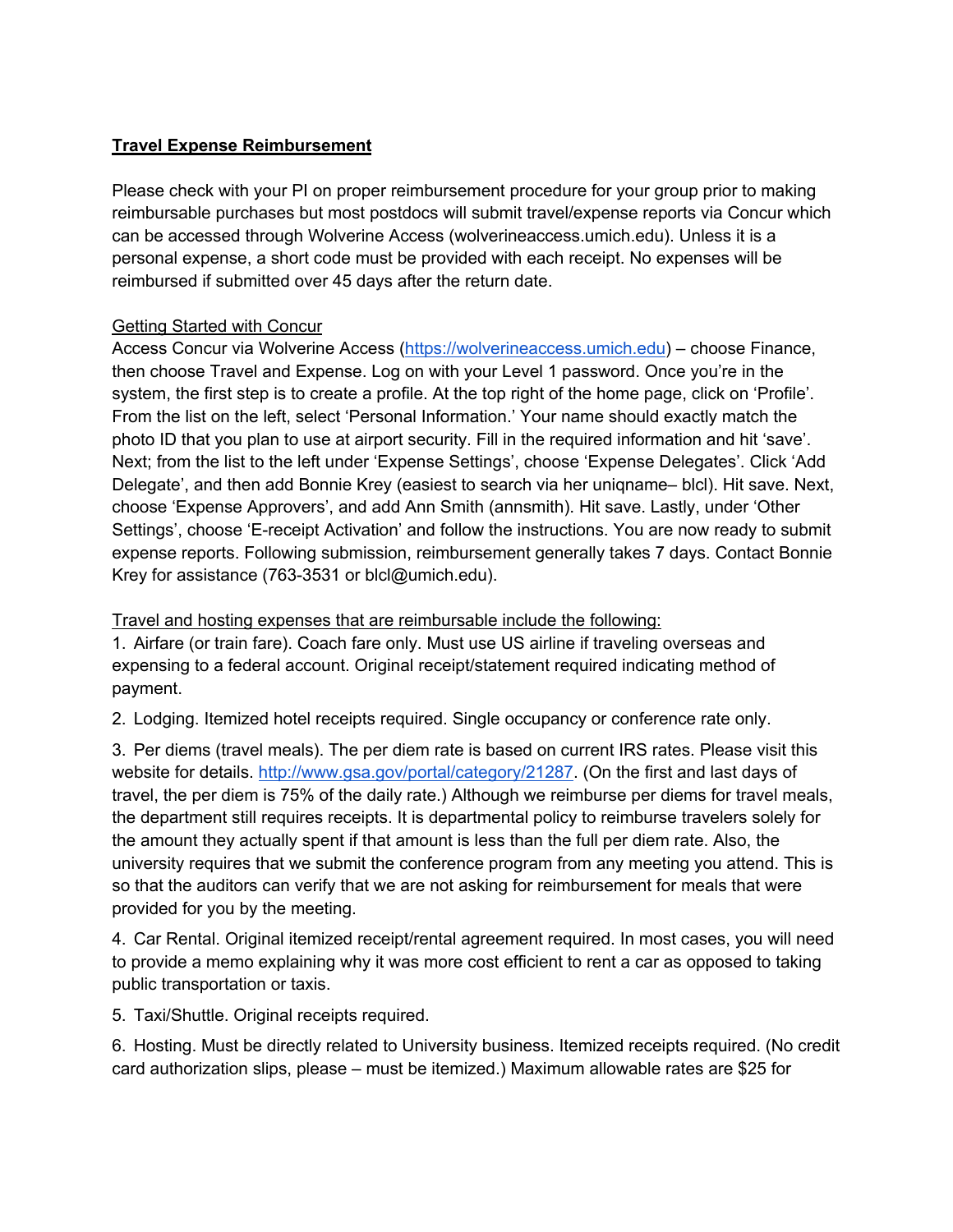breakfast, \$25 for lunch and \$55 for dinner. The department does not reimburse for alcohol with the exception of rare, special events. Prior approval must be granted.

- 7. Other Expenses
	- Registration Fees
	- Personal automobile mileage. Mileage includes the cost of fuel. The amount requested for personal automobile mileage may NOT exceed the cost of coach airfare. Please provide mapquest or google map documenting the mileage.
	- Fuel. Fuel is only reimbursable with rental cars.
	- Parking.
	- Photocopying, conference materials, etc.
	- The department does NOT reimburse for alcohol with the exception of rare, special events. Prior approval must be granted.

Registration and airfare can be reimbursed prior to travel, when you incur the expense. Meals, lodging and other travel expenses will be reimbursed after completion of the trip. If you are paid via direct deposit for your payroll check, your travel reimbursement will automatically be deposited there. Reimbursement of paper Travel and Hosting Expense Reports takes approximately 6 weeks. If you have any questions about reimbursement and/or allowable expenses, please contact Bonnie Krey (763-3531 or blcl@umich.edu) or visit the University of Michigan Accounts Payable Travel and Expense website.

http://www.procurement.umich.edu/travelexpense.html

#### **Other Useful Conference Information**

- Poster printing:
	- LSA (Randal Hall): https://kb.lsa.umich.edu/public/index.php/Poster\_Printing
	- Duderstadt Center in Pierpont Commons on North Campus: https://its.umich.edu/computing/computers-software/campus-computingsites/printing/poster-printing
- Scientific Conferences commonly attended by department members:
	- Gordon Research Conferences
	- ASM General Meeting
	- ASV General Meeting
	- Cold Spring Harbor Meetings & Courses
	- Midwest Microbial Pathogenesis Conference
	- Keystone Symposia
	- FASEB Science Research Conferences

#### **Travel Awards for Postdocs**

● Applications for departmental travel awards will be emailed out twice per year- once in December for travel January- June and once in June for travel July-December. You are eligible to receive a travel award once during your tenure as a postdoc in the department and supports postdoctoral fellows whose first author abstracts are selected for oral or poster sessions at a conference or meeting. Preference will be given to those making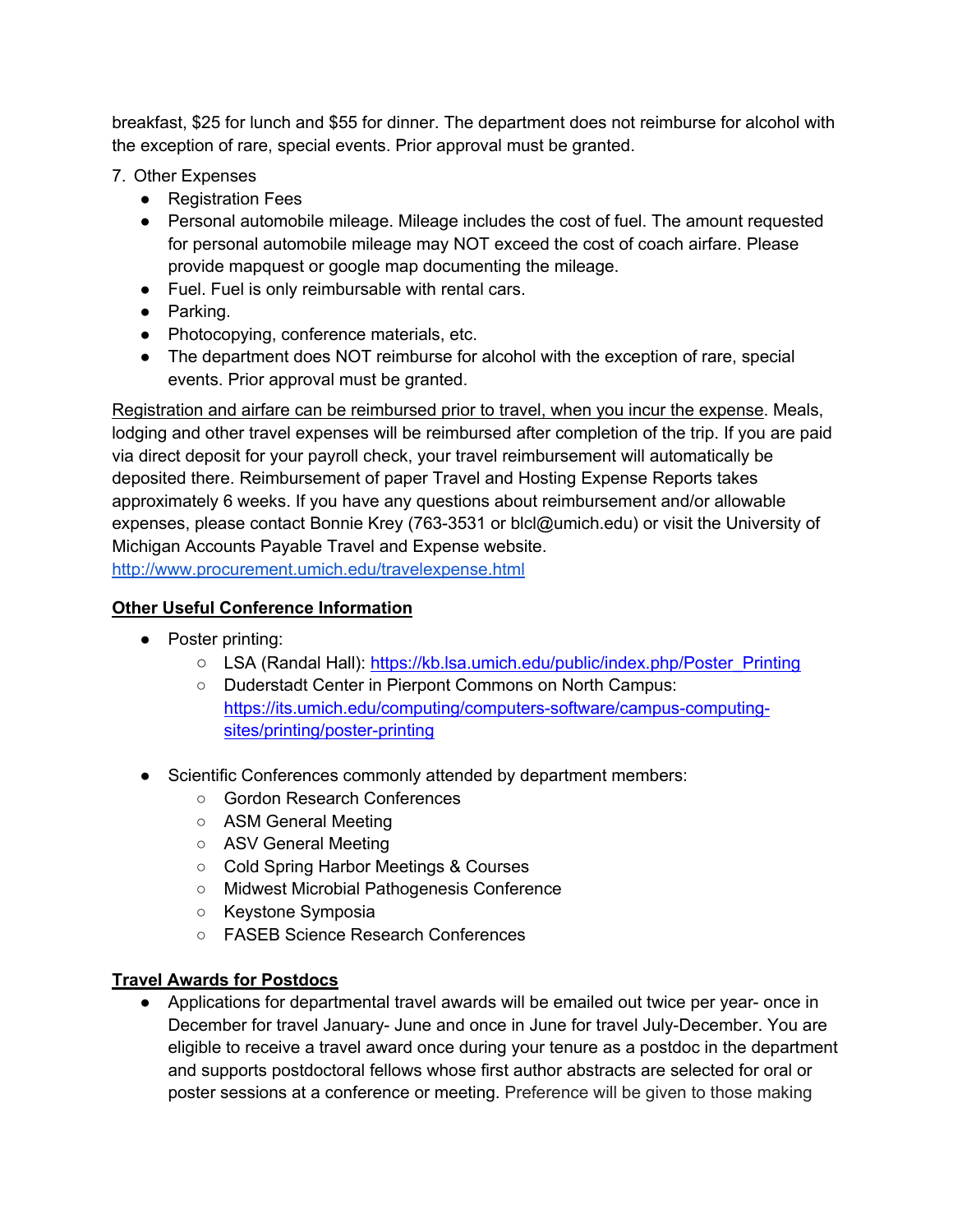oral presentations and based on funding of PI. Contact Nicole Koropatkin for more information.

● UMPDA Travel Awards: https://umpda.rackham.umich.edu/award/travelaward/#:~:text=The%20University%20of%20Michigan%20Postdoctoral,to%20attend%2 0conferences%20or%20meetings.&text=Travel%20to%20conferences%20held%20outsi de,travel%20awards%20will%20be%20granted.

●

# **Funding and Awards**

## **Coordinating Applications with the Departmental Grants Team**

Many fellowship applications must be reviewed by the departmental grants team and the university Office of Research and Sponsored Projects prior to submission. If you are planning to submit a funding application, please contact Cindy Shaw as soon as possible prior to the deadline to begin that process. Applications are routed through the department, Medical School, and ORSP, so must be submitted at least 10 days prior to the funder's deadline.

## **Resources for Finding Funding**

- NIH RePORTER- http://projectreporter.nih.gov/reporter.cfm
- AAAS Resources for Funding- http://www.sciencemag.org/careers/where-searchfunding?CFID=1044772&CFTOKEN=75364143
- Minority Postdoc Resources- http://www.minoritypostdoc.org/view/resources.html#DivPD
- University of Michigan Postdoctoral Opportunitieshttp://www.rackham.umich.edu/postdoctoral/opportunities
- Pivot Funding Search- https://pivot.cos.com/funding\_main
- The Microbiome listserv sends out weekly funding announcements and job opportunities.

## **Internal Fellowship**

- Molecular Mechanisms of Microbial Pathogenesis Training Grant
	- Recent Awardees: Arianna Miles-Jay (Snitkin Lab), Kris Blair (Sandkvist Lab), Jay Vornhagen (Bachman Lab), Charles Wang (Dawid Lab), Jacqueline Esquiaqui (Telesnitsky Lab), Kayla Peck (Lauring Lab), Geoffrey Hannigan (Schloss Lab), Geetha Kannan (Carruthers Lab)
- Immunology Training Grant
	- Recent Awardees: Andrew Diamos (Wobus Lab), Alanna Condren (Sherman and Collins Labs)
- Michigan Society of Fellows
	- http://societyoffellows.umich.edu/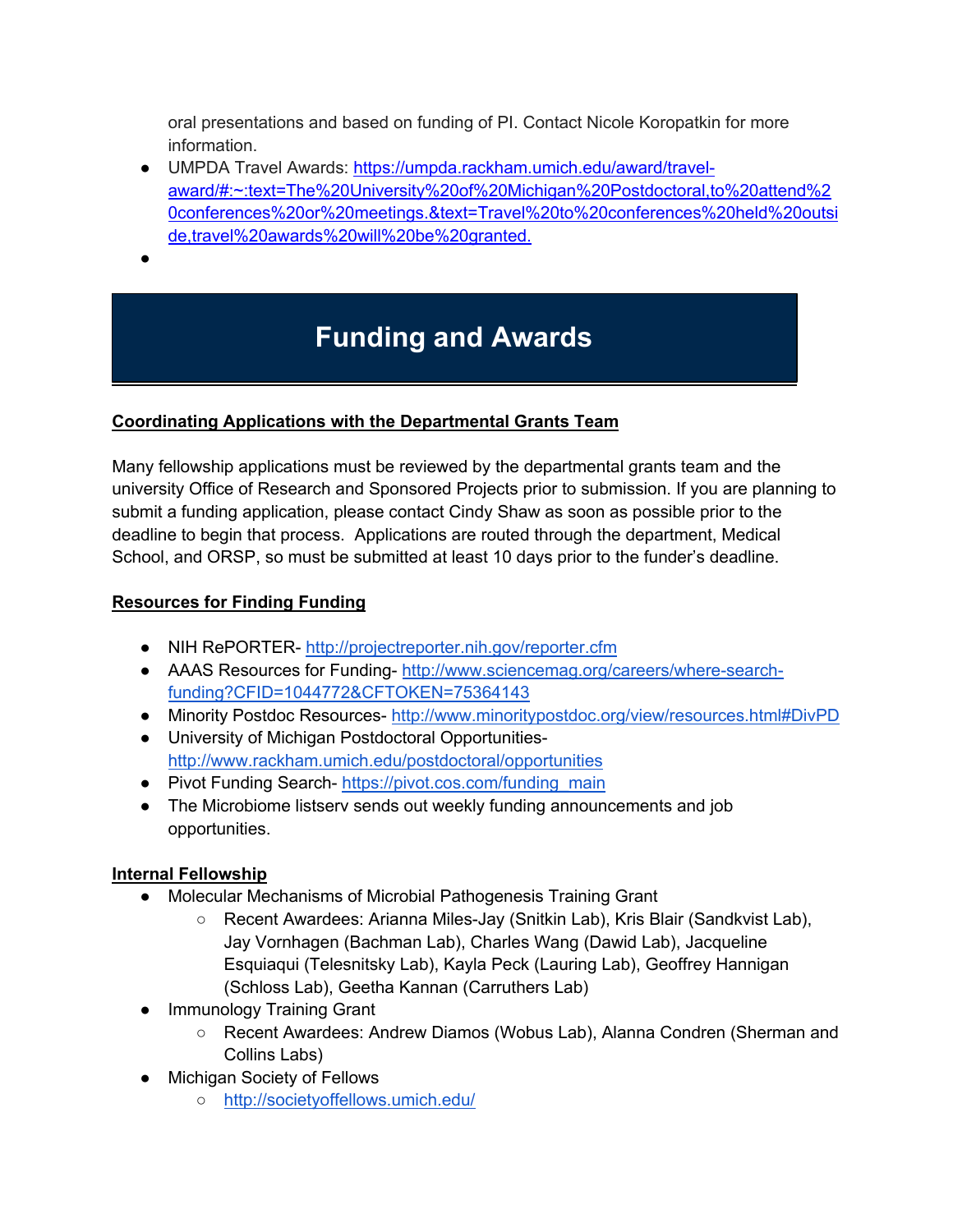- Postdoctoral Translational Scholars Program
	- http://www.michr.umich.edu/education/postdoctoral/ptsp
	- Recent awardees: Lisa Abernathy Close (Young Lab), Sarah Tomkovich (Schloss Lab), Carmen Mirabelli (Wobus Lab), Jay Vornhagen (Bachman Lab), Joyce Wang (Snitkin Lab), Matt Ostrowski (Martens Lab), Anna Seekatz (Young Lab, 2014-2016), David Hill (Young Lab, 2016-2018), and Marc Sze (Schloss Lab, 2017-2019)

### **Internal Awards**

- Outstanding Postdoctoral Fellow Award
	- http://www.rackham.umich.edu/postdoctoral/outstanding-postdoctoral-fellowaward
	- Recent Awardees: Rebecca Pollet (Koropatkin Lab), Marc Sze (Schloss Lab)
	- Applications due August 2, 2020
	- $\circ$  \$1000 award

### **External Fellowships**

- NIH NRSA
	- o http://grants.nih.gov/training/f files nrsa.htm
	- Previous awardees: Allyson Shea (Mobley, 2019)
- USDA NIFA
	- http://www.nifa.usda.gov/funding/rfas/afri.html
- AAAS Science and Technology Policy Fellowship
- American Heart Association Postdoc Fellowship (International postdocs are eligible!)
	- Previous awardees: Darrell Cockburn (Koropatkin Lab)
- NIH Pathway to Independence (PI) Award (K99/R00)
	- **International postdocs are eligible!**
	- Previous awardees: Chelsea Armbruster (Mobley, 2015)
- Life Sciences Research Foundation http://www.lsrf.org
- Jane Coffins Child Memorial Fund for Medical Research http://www.jccfund.org
- Helen Hay Whitney Foundation http://hhwf.org
- The Company of Biologists' Travelling Fellowships to visit a lab for collaboration http://www.biologists.com/travelling-fellowships/#faq
- ASM Career Development Grants for Postdoctoral Women

# **Other Resources**

#### **Work-Related and Personal Issues**

● Faculty and Staff Counseling and Consultation Office (FASCCO)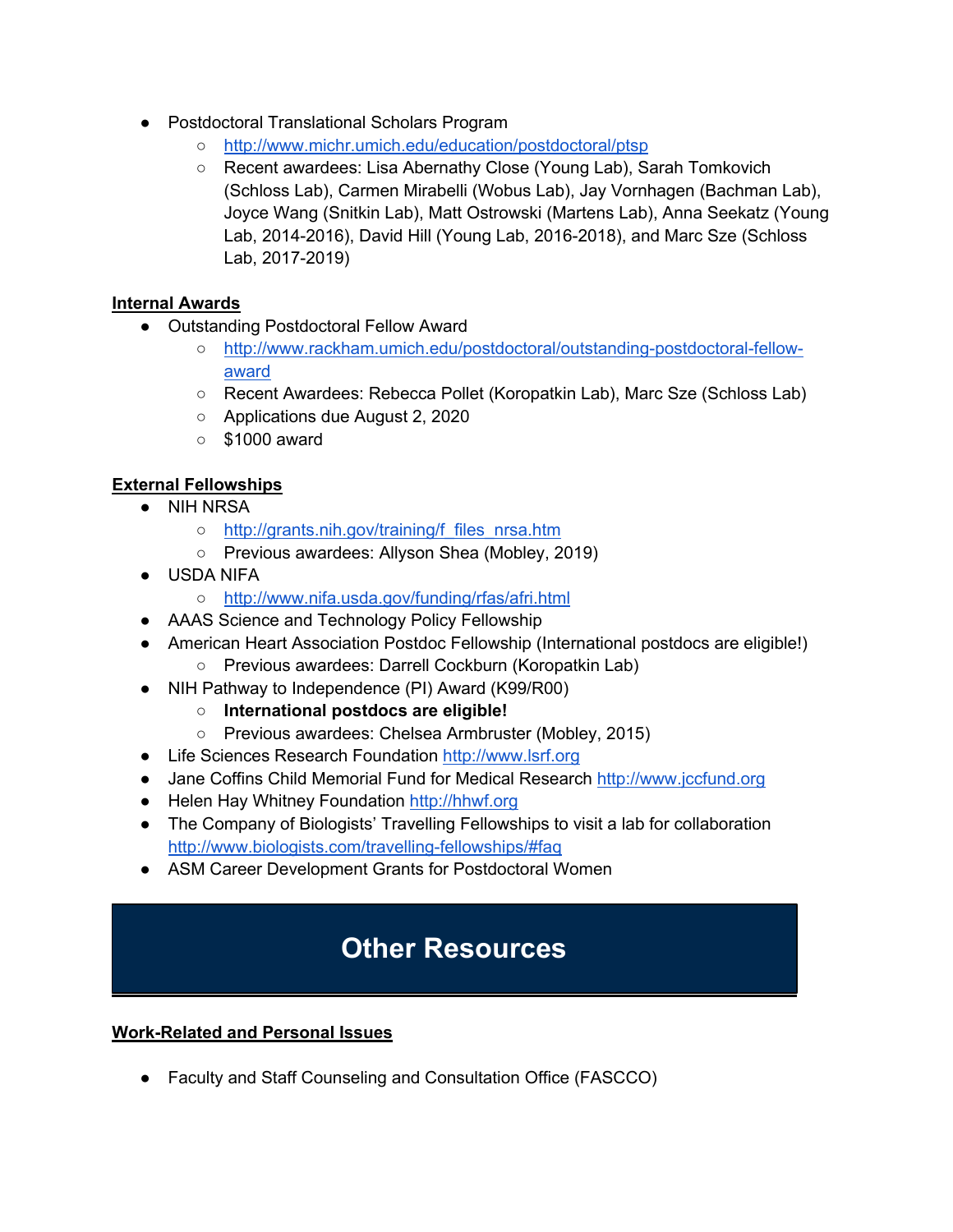- https://hr.umich.edu/benefits-wellness/health-well-being/mental-healthcounseling-consultation-services/faculty-staff-counseling-consultation-officefascco
- FASCCO is a University of Michigan program that offers a number of services designed to help all staff, faculty, and their immediate family members with personal difficulties encountered at both work and home.
- Medical School Office of Counseling and Workplace Resilience
	- https://hr.umich.edu/benefits-wellness/health-well-being/mental-healthcounseling-consultation-services/michigan-medicine-office-counselingworkplace-resilience
	- An additional program for those at the Medical School is the Office of Counseling and Workplace Resilience, a confidential, no cost service for faculty, staff, and their families. Their goal is to inspire ongoing individual and organizational development, while contributing to the health and well-being of the Health System community
- Work/Life Resource Center
	- http://www.hr.umich.edu/worklife/
	- The Center can help employees with needs related to childbirth leave, childcare, care for aging parents, and many other related issues.
- Postdoctoral Ombuds for Dispute Resolution
	- http://www.rackham.umich.edu/current-students/policies/dispute-resolution
	- The Postdoctoral Ombuds is a confidential, impartial, informal and independent resource for Resources information or dispute management that serves postdoctoral fellows. The Ombuds provides an environment where fellows can obtain information, review options and resolve problems. The Ombuds is not required to report the details of private conversations at any time. Contact Darlene Ray-Johnson: rayj@umich.edu or (734) 764-4400.
- Academic Human Resources Dispute Resolution Policies
	- http://hr.umich.edu/acadhr/researchfellows/dispute.html
	- Here you will find resources that may be of help concerning employee-related problems or conflicts. Among the topics covered here is a guide offering information about how to navigate the dispute resolution process, as well as information regarding formal dispute resolution options available within university's schools and colleges.
- The Center for the Education of Women
	- http://www.cew.umich.edu
	- The Center provides counseling and educational programs to women and men regarding academic, career and life issues; conducts social research on policy and gender issues; and advocates for improved policy and practice.
- Michigan Office of Research (http://www.research.umich.edu) and Office of Research Ethics and Compliance offers many resources on research including information on safety, conflict-of-interest, and ethics
- Office for Health Equity and Inclusion
	- med.umich.edu/ohei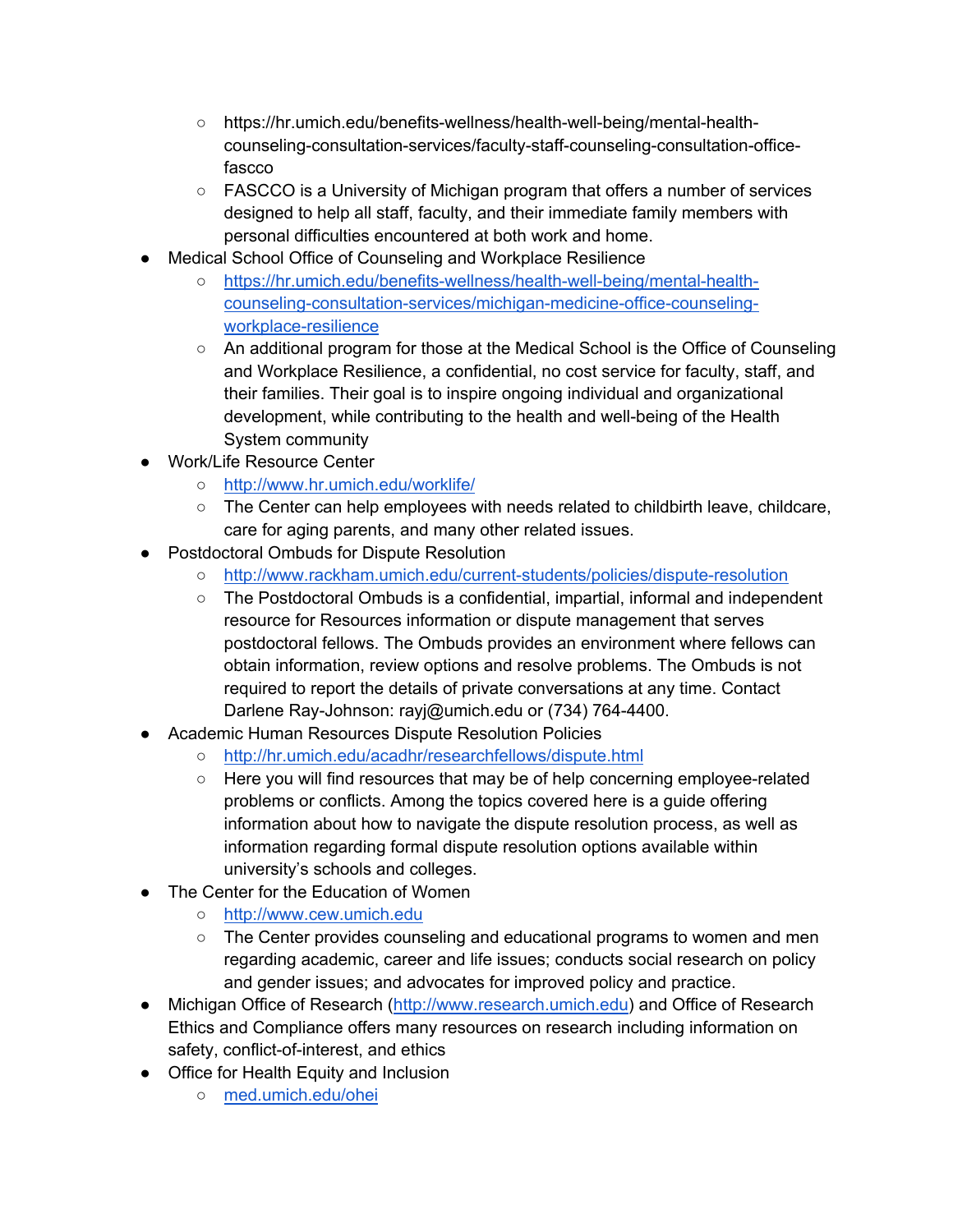- UM Compliance Hotline
	- This hotline can be used to report financial, regulatory, discrimination, and employee safety concerns or anything that seems inconsistent with the university's ethical standards.
	- o http://compliance.umich.edu/about-the-program/report-a-concern/
- Office for Institutional Equity
	- This is the office for official complaints about office place discrimination or harrasement.
	- https://hr.umich.edu/working-u-m/workplace-improvement/office-institutionalequity
- Training for Diversity, Equity, and Inclusion
	- Courses through Human Resources including Unconscious Bias: https://hr.umich.edu/working-u-m/professional-development/learningprofessional-development/courses/diversity-equity-inclusion
	- Responding to Incidents of Hate Speech (Center for Research, Learning and Teaching) http://www.crlt.umich.edu/node/93036
	- Responding to Everyday Bigotry (Southern Poverty Law Center) https://www.splcenter.org/20150126/speak-responding-everyday-bigotry
	- Techniques for intervening if you witness hate speech or harassmenthttp://www.huffingtonpost.com/entry/comic-islamophobia-racismguide\_us\_582b6cd5e4b01d8a014aea4b

#### **Self-Care & Support Resources**

- University of Michigan Postdoctoral Association (UMPDA) Postdoc Groups
	- These groups of like-minded postdocs are formed around common life experiences (such as international postdocs) or common interests (such as the science and beer group).
	- https://umpda.rackham.umich.edu/activities/circles/
- MHealthy
	- http://www.hr.umich.edu/mhealthy/
	- Postdoctoral fellows can take advantage of the many programs and services provided by MHealthy to help meet health and wellness needs; these include physical activity, nutrition, ergonomics, tobacco treatment and alcohol management. Some activities qualify for monetary rewards.
- Recreational Facilities
	- http://www.recsports.umich.edu/facilities
	- Postdoctoral fellows are eligible to purchase discounted memberships for access to the university's outstanding facilities and amazing variety of recreational activities.
- Psychiatric Emergency Services (PES) at the University Hospital
	- http://www.psych.med.umich.edu/patient-care/psychiatric-emergency-service/
	- Crisis phone service: 734-936-5900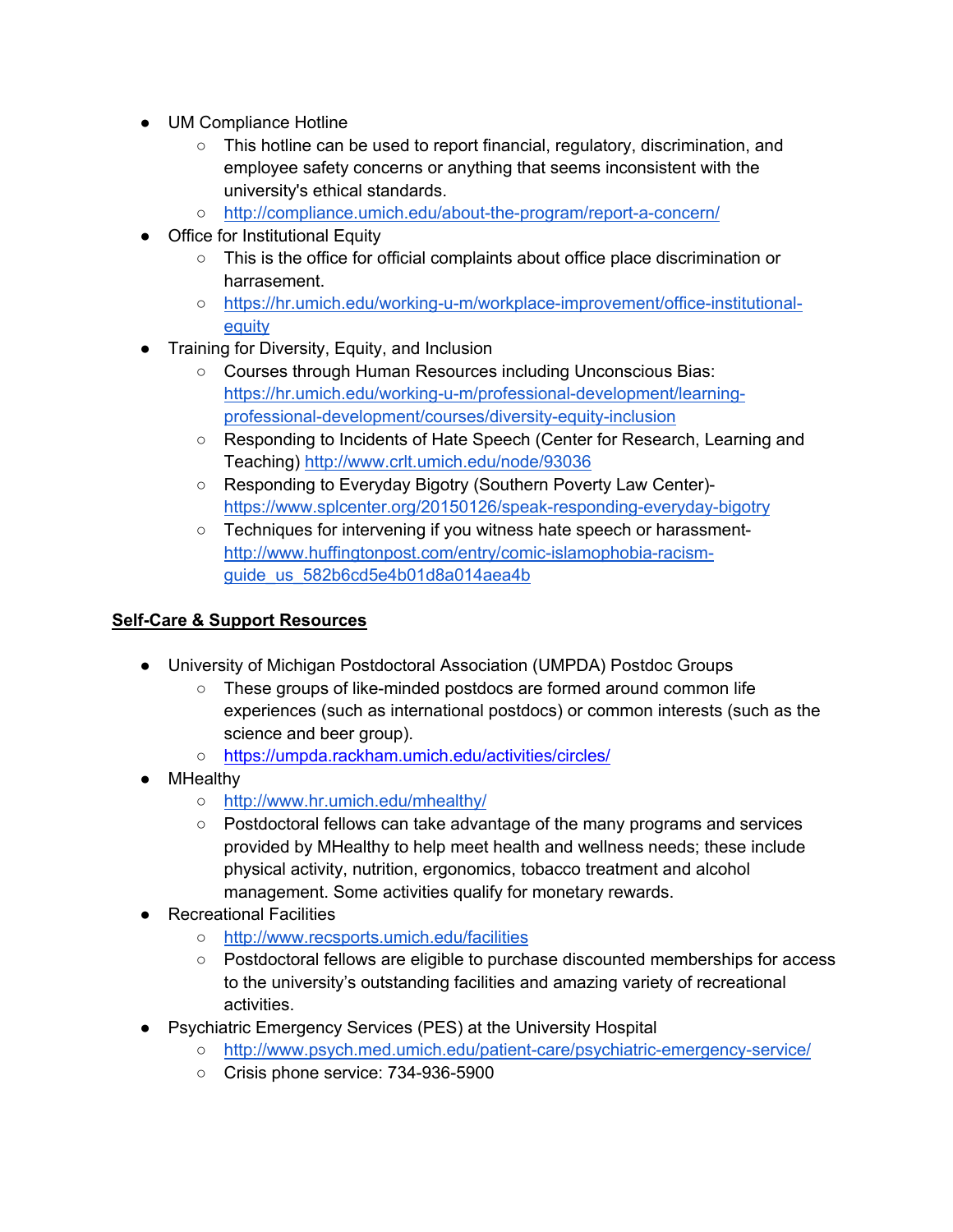- PES provides emergency/urgent walk-in evaluation and crisis phone services for people of all ages and is available 24 hours a day, 7 days a week. Services include: psychiatric evaluation, treatment recommendations, crisis intervention; screening for inpatient psychiatric hospitalization and mental health and substance abuse treatment referral information.
- **Psychological Clinic** 
	- http://mari.umich.edu/adult-psychological-clinic
	- Social workers, psychologists and psychiatrists offer a range of mental health services, including depression and anxiety, problems with procrastination, and problems with personal relationships.
- **Sexual Assault Prevention and Awareness Center (SAPAC)** 
	- http://sapac.umich.edu/
	- This center promotes and supports survivor healing, and provides educational and supportive services for the University of Michigan community related to sexual assault, intimate partner violence, sexual harassment, and stalking.
- National Suicide Prevention Lifeline
	- suicidepreventionlifeline.org
	- 800-273-TALK (8255)
- U-M Depression Center
	- depressioncenter.org
	- $\circ$  734-936-4400

#### **International Resources**

- International Postdoc Circle
	- This is a social and support group of fellow international postdocs.
	- You should be given the opportunity to join this group at orientation.
- International Center
	- http://internationalcenter.umich.edu/
	- The International Center provides a variety of services to researchers, scholars, faculty and staff at the university. They are a key source of assistance to international research fellows, particularly in issues related to visas, taxes and immigration.
- The English Language Institute
	- https://www.lsa.umich.edu/eli/resources/visitingscholarresources
	- The Institute provides courses and other opportunities designed especially to meet the needs of international visiting scholars and researchers across disciplines who are engaged in academic research at the university.
- Graduate Rackham International (GRIN)
	- http://grin.rackham.umich.edu/
	- $\circ$  This is a graduate student organization but is open to all UM faculty, staff, postdocs, students, etc.

#### **Underrepresented Group Resources**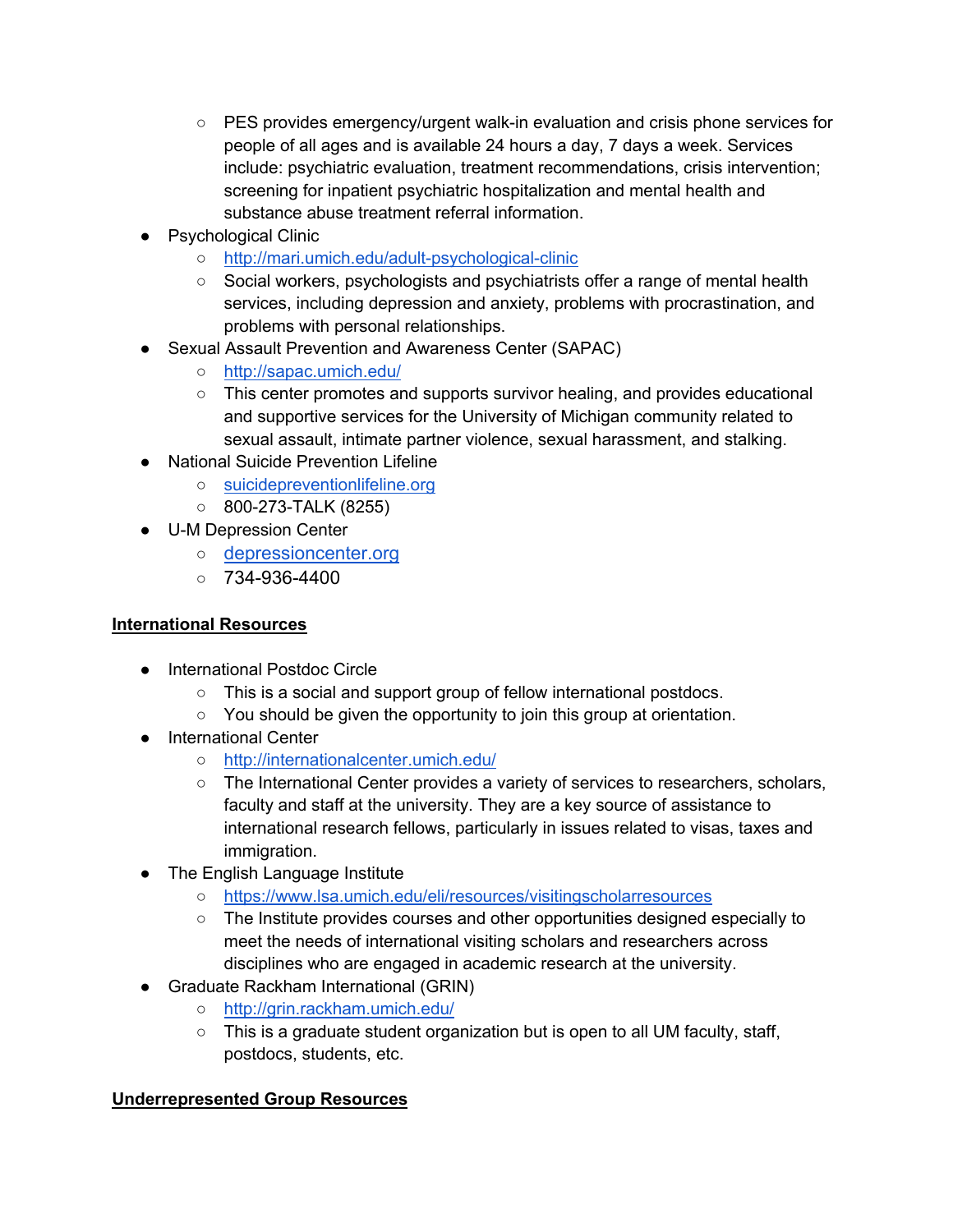- Society for Advancement of Hispanics/Chicanos and Native Americans in Science (SACNAS) at University of Michigan
	- https://sacnasatumich.wordpress.com
	- https://maizepages.umich.edu/organization/SACNASatumich
	- This group of minority scientists meet to discuss diversity efforts on campus, further each other's careers through peer mentoring, and grow in friendship.
- Campus Disability Resource Directory
	- http://hr.umich.edu/oie/disability.html
	- This full resource listing is maintained by the Office of Institutional Equity. The University of Michigan promotes the full inclusion of individuals with disabilities and complies all federal and state laws that prohibit discrimination on the basis of disability. The University will provide reasonable accommodation to qualified individuals with disabilities upon request. This guide provides general accessibility information, as well as information of particular interest to students, faculty and staff. Local, state and national disability resources are also included. Relevant information about transportation will be found in this guide under "Living in Ann Arbor.
- U-M Spectrum Center
	- https://spectrumcenter.umich.edu
	- Resources and support for the LGBTQA community
- Multi-Ethnic Student Affairs
	- https://mesa.umich.edu
- Association for Women in Science at UM
	- http://awisumichchapter.weebly.com/

#### **Professional Development Resources**

- The Michigan Medicine Office of Graduate & Postdoctoral Studies employees several individuals focused on Career & Professional Development. These individuals should serve as resources for postdocs including their one-on-one advising appointments for postdocs in the UM Medical School. You can learn more at
	- https://ogps.med.umich.edu/resources/cpd/
- The Center for Research on Learning and Teaching
	- http://www.crlt.umich.edu/programs-services/graduate-students-post-docs
	- CRLT offers programs and services designed to support postdoctoral fellows in all stages of their teaching careers from training for their first teaching experiences through preparation for the academic job market. CRLT's services are generally open to postdoc fellows whether or not they are teaching.
- Rackham Professional Development Calendar
	- Many of these events are targeted at graduate students but are open to and helpful for postdocs.
	- http://www.rackham.umich.edu/students/pad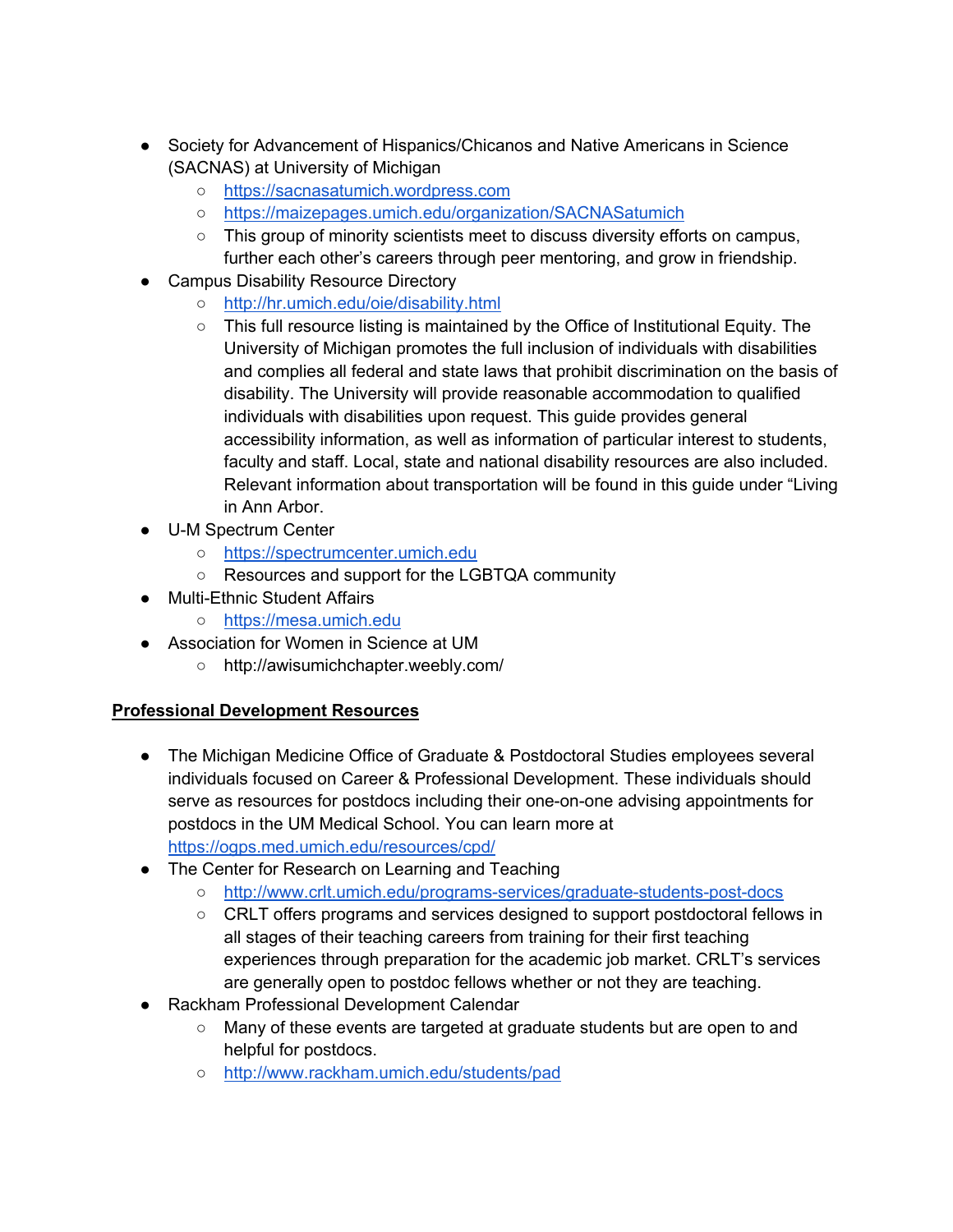- Rackham Professional Development Diversity, Equity, and Inclusion Certificate is a program open to graduate students and postdocs offered at least once a year: https://rackham.umich.edu/professional-development/dei-certificate/
- Data Analysis Networking Group (DANG!) Networking/seminar group focused on microbial data analysis that holds monthly meetings. Join the DANG listserv: umich.dang-requests@umich.edu, website: https://umdang.github.io/ Follow on twitter: https://twitter.com/um\_dang
- Versatile PhD- University of Michigan maintains a subscription to this site that includes resources to help you identify careers outside of academia.
	- o https://versatilephd.com/how-to-login-if-your-institution-is-subscribed/
- National Postdoctoral Association
	- http://www.nationalpostdoc.org
- Office of Graduate and Postdoctoral Studies
	- http://www.med.umich.edu/medschool/students/gradprog.html
- Resources for Careers in the Consulting Industry
	- miLEAD Consulting- http://www.milead.org/home.html
	- Michigan Graduate Consulting Club (MGCC) http://www.michigangradconsulting.org/
	- The Searchlite- http://thesearchlite.com/innovators-in-residence/
- **Resources for Careers in Science Communication/Outreach** 
	- RELATE is a communications training and community engagement program designed to improve the dialogue between researchers and different public audiences. https://www.learntorelate.org
	- MISciWriters https://misciwriters.com/
	- Michigan DNA Day https://maizepages.umich.edu/organization/midnaday
	- FEMMES- http://femmes.studentorgs.umich.edu/
	- UM WISE- https://lsa.umich.edu/wise
- Resources for Careers in Industry/Commercialization
	- CALCIUM through Chemistry Department- http://sites.lsa.umich.edu/calc-um/
	- Fast Forward Michigan Innovation- http://innovation.medicine.umich.edu/
	- UM Tech Transfer- https://techtransfer.umich.edu/students/

## **Postdoc Parents**

- Postpartum leave should be discussed with your PI. UM Policy does not have a "maternity leave" but details on paid and unpaid leaves can be found in the University of Michigan Standard Practice Guide at http://spg.umich.edu
- Join the UM Postdoctoral Family Association: https://umpda.rackham.umich.edu/postdoctoral-family-association/
- You can receive free prenatal vitamins at Meijer Pharmacieshttps://www.meijer.com/content/content.jsp?pageName=prenatal\_vitamins
- Don't forget to enroll your child in UM benefits!
- Find a lactation room at https://hr.umich.edu/benefits-wellness/family/work-life-resourcecenter/lactation-resources/lactation-room-locations-across-campus